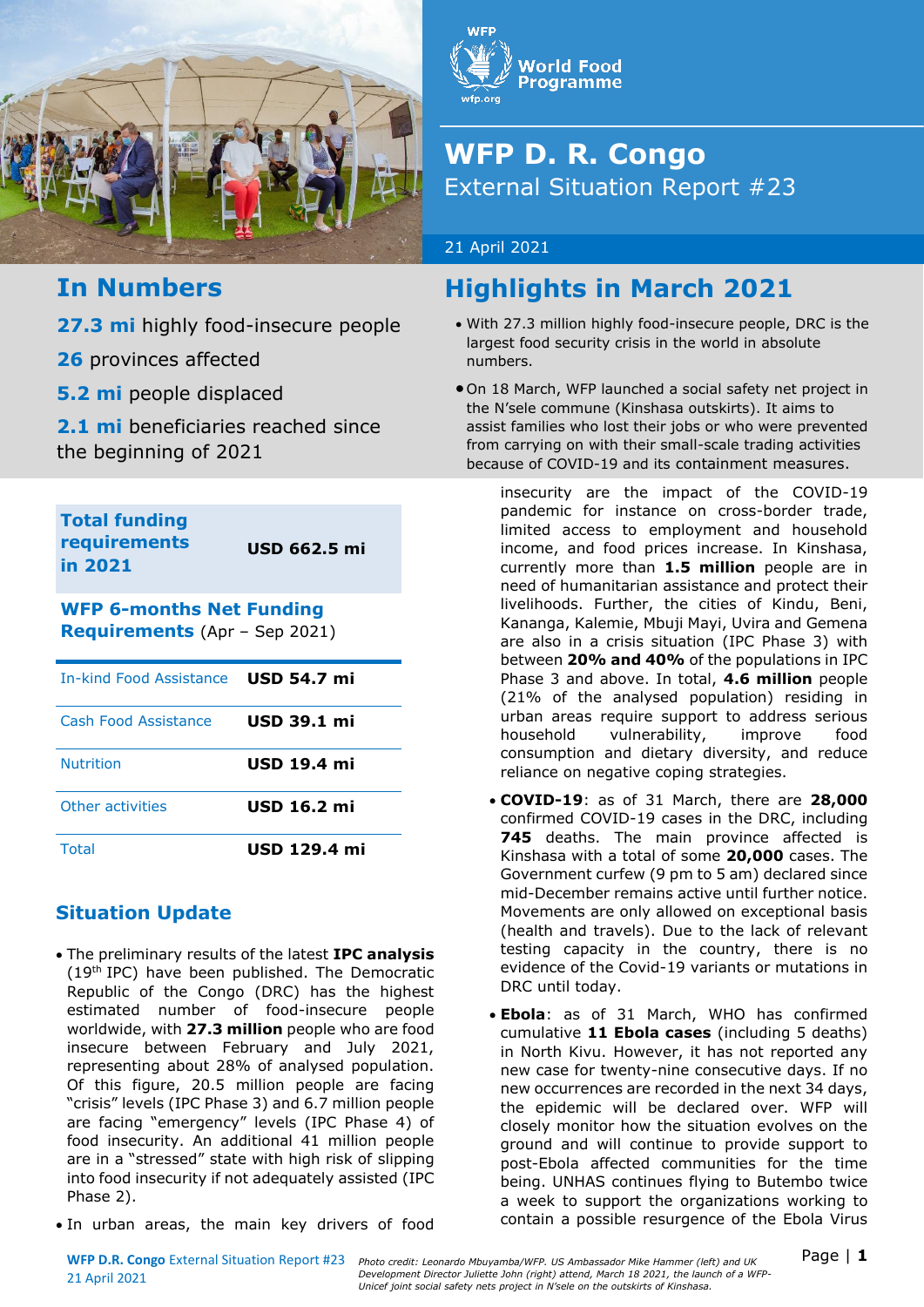Disease in the east of the country.

#### **WFP Response**

- Under the new Country Strategic Plan 2021 2024, WFP continues with its large-scale assistance, targeting **8.7 million people** with food and nutrition assistance throughout 2021.
- **Overview**: In 2021, WFP has already reached **2.1 mi** people with either in-kind, cash, or Nutrition food assistance. Throughout March alone, WFP assisted some **959,000** beneficiaries.
- **General Food Distribution in-kind and cashbased transfers**: in March, in-kind distributions reached **459,000** beneficiaries. For cash-based transfers, however, problems in the registration of the beneficiaries delayed the March distribution plans – regardless, WFP reached **213,000** beneficiaries in the DRC. The monthly targets for April have been reviewed accordingly to accommodate this new scenario.
- **Nutrition activities**: a total of **191,000** beneficiaries were reached by Malnutrition treatment activities. The Tanganyika region had the highest number of beneficiaries: 64,000. Another **77,400** people were reached by Malnutrition prevention activities. Most of the beneficiaries were in the regions of Kasai and Kasai Central: **45,300** in total. Additionally, baseline surveys for the prevention of acute malnutrition are in progress in all the sub offices with a focus on the new health zones.

 $\frac{1}{2}$ 

#### **Food and Nutrition Assistance**

- **N'sele project launch:** the official launch of the social safety net project in N'sele on the outskirts of Kinshasa took place on Thursday 18 March in the presence of a US delegation headed by the Ambassador Mike Hammer, the Foreign, Commonwealth & Development Office (FCDO) DRC's Development Director Ms Juliette John, and the DRC's Minister of Social Affairs, Ms Rose Boyata. The project, implemented jointly by WFP and UNICEF, aims to help compensate families who lost their jobs or who were prevented from carrying on with their small-scale trading activities as a result of COVID-19 and the measures put in place to curb its spread. The US Ambassador, the FCDO Development Director, and the DRC Minister of Social Affairs delivered a keynote address, interacted with project beneficiaries, and took a series of questions from journalists. A total of **9,780** Households have already received their first round of cash assistance, while another **10,000** Households are expected to receive assistance in the following weeks.
- **Assistance for CAR refugees**: the 2021 Inter-Agency Refugee Response Plan (RRP) for the Central African refugees (CAR) in the Democratic

Republic of Congo was launched on 17 March 2021 [online.](https://data2.unhcr.org/en/documents/details/85600) WFP and 15 other RPP partners are appealing for USD 69 mi to assist **92,000** new CAR refugees and close to **100,000** host community members in 2021. The food/WFP component in the appeal amounts to **USD 9 million**.

- In **North Kivu**, through its partner World Vision, WFP reached about **22,600** displaced people and vulnerable host families with **61 MT** of food on the Kalembe-Pinga axis (Beni territory). The Goma office reached **78,000** people with in-kind food assistance. In April, plans are underway for a seasonal CBT assistance for about **120,000** targeted beneficiaries in the health zones previously affected by the 10<sup>th</sup> Ebola outbreak.
- In **South Kivu**, WFP, in partnership with its partners Christian Aid and AIDES, distributed **119 MT** of food to **9,100** beneficiaries displaced, returnees and host families in Abala, Lumanya and Kichula (Fizi territory – "moyens plateaux") and Kalonge (Kalehe territory) to cover food needs. The Bukavu office achieved **188,000** beneficiaries considering all transfer modalities – in-kind, CBT, and nutrition activities.
- In **Kasai**, in-kind food distributions for the reporting period reached **55,000** conflict-affected persons in Nyanga and Kitangua health zones. The Tshikapa office reached almost **153,000** people across all emergency types of food assistance during March.
- In **Kasai Central and Oriental**, March in-kind food distributions have been completed in both provinces. The Kananga office reached some **59,000** people with in-kind food assistance. Meanwhile, access and security challenges in the beneficiary registration process have postponed the March cash distributions, which will continue through April to reach the revised targets with **67,000** beneficiaries planned for April.
- In **Tanganyika**, March in-kind distributions have finished. In total, the Kalemie office reached **104,000** beneficiaries. Cash distributions have also been completed; **67,000** beneficiaries were assisted. At last, **82,000** beneficiaries have been reached in March for Malnutrition treatment and prevention activities.
- In **Ituri**, CBT distributions have been affected by liquidity issues and mobility concerns due to the security conditions in the area. Alternatives to reach these areas by plane are under evaluation but procedures to enable this solution will likely delay assistance. Despite of the challenges, in March, the Bunia office reached some **34,000** beneficiaries with cash assistance, another **69,500** with in-kind food distributions, and **13,400** beneficiaries receiving malnutrition prevention and treatment activities.
- Treatment and prevention of acute malnutrition reached **268,000** beneficiaries in the month of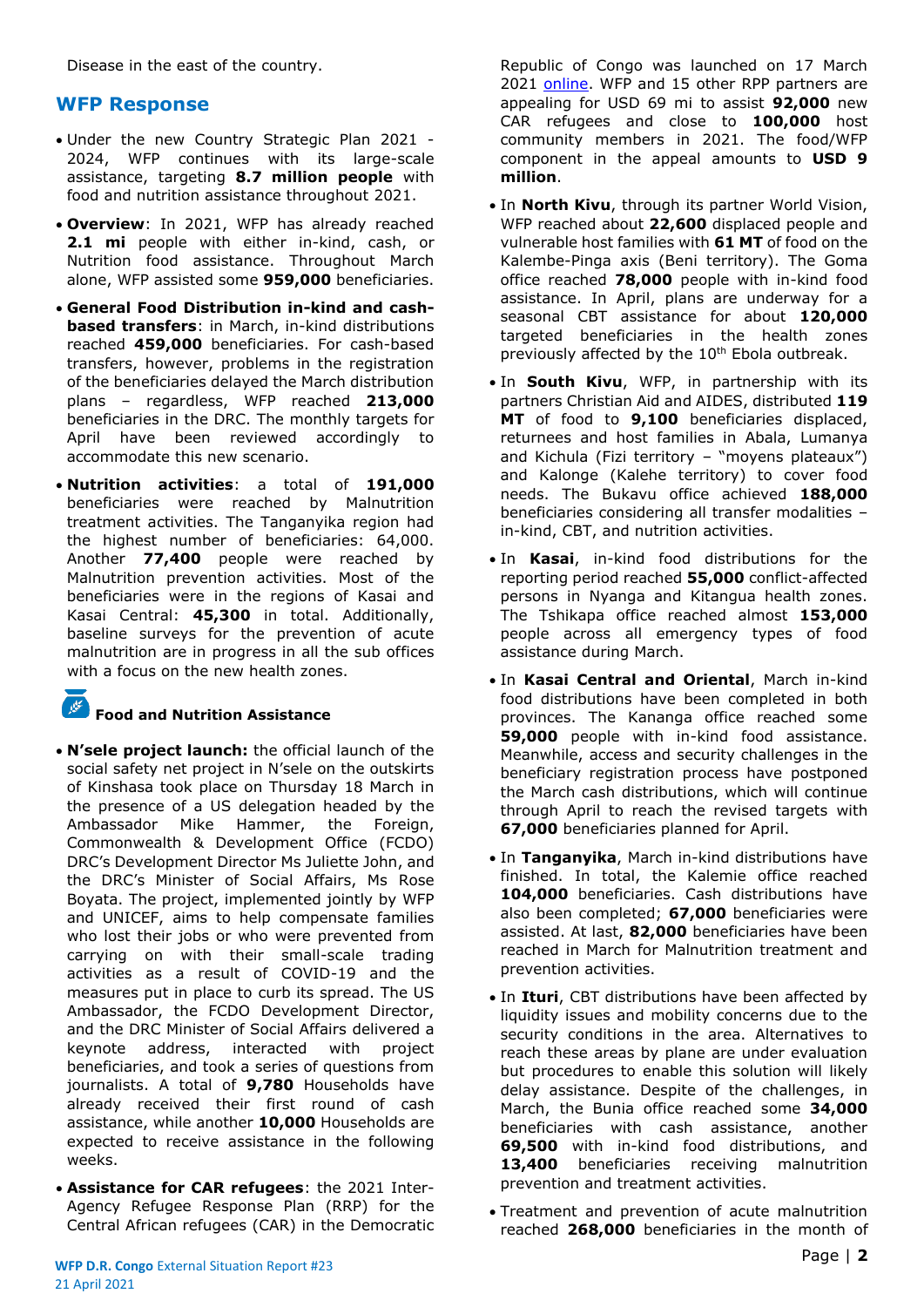March. Additionally, all offices engaged in the planning and undertaking of baseline surveys for the prevention of acute malnutrition. The nutrition unit in collaboration with the M&E unit launched digitized process monitoring for implementing partners to strengthen oversight and follow-up on the implementation of the activities. At last, a few health zones remain difficult to reach due to broken bridges and dilapidated roads, including: Ankoro in Kalemie, and Fizi, Uvira, Nyangezi and Nundu in South Kivu.

# **A. C. Supply Chain**

• The Matadi port operations are severely affected by constraints resulting from COVID-19 restrictions. Large congestion has been affecting operations of all operators in the port. For WFP, over **500** containers have been blocked in the port, affecting mainly distributions in the Kasai region. Discussions with several providers have provided re-assurance that all possible means are put in place to quickly dispatch the containers to Kinshasa and additional transporters have been identified / contracted to increase the capacity. However, it is expected that 3-5 months will be needed to entirely clear the backlog; hence, alternatives are under consideration to divert April and May planned arrivals, including to Pointe Noire in the Republic of Congo.

#### **Clusters and Common Services**

#### **Food Security Cluster (FSC)**

• Some **8.1 million** beneficiaries were reached by the FSC actors with emergency food security assistance in 2020, out of which **2.9 million** received cash assistance and **5.2 million** received in-kind food assistance.

**Logistics Cluster**

- The Logistics Cluster continues to coordinate the management of the [Logistics Portal for COVID 19,](https://covid19partnersplatform.who.int/en/) designed to help with the ordering and importing of COVID-19 response items, including medical kits and to provide a common logistics service in Goma and Kinshasa (intra-regional warehousing and transportation) to humanitarian actors working in the COVID 19 pandemic response. To benefit from this service, humanitarian actors should complete [this](https://logcluster.org/document/formulaire-demande-de-service-logistique) form and send it to: [DRCongo.ClusterCargo@wfp.org.](mailto:DRCongo.ClusterCargo@wfp.org)
- The Logistics Cluster produces regular information management products, aiming to provide the humanitarian community with timely and accurate information to support operational decision-making. The latest products, including maps, advocacies and alerts on physical access constraints and air routes can be viewed and

downloaded [here.](https://logcluster.org/ops/drc)

# **UN Humanitarian Air Service**

- Throughout March, UNHAS operated **906** flights, moving **74 MT** of cargo, and transporting **4,296** passengers in DRC.
- Several domestic air operators started reusing the Mahagi airstrip in the Ituri province, which was closed for fixed wing aircrafts due to the ongoing runway rehabilitation works. UNHAS is now preparing to resume its regular operations in Mahagi. Until now, only UNHAS's helicopter occasionally landed in Mahagi with advance notice.
- On 17 March, UNHAS DRC had its first general User Group meeting. The participants discussed topics such as finance, flight cancellations, and communication in general.

# **Bilateral Service Provision (BSP)**

• To further extend its services (if requested to do so by partners), WFP aims at also becoming a licensed operator in the handling of pharmaceutical products that are temperature controlled. Therefore, work is ongoing by BSP for the preparedness of the potential implementation of **Temperature Sensitive Logistics** communally used for cold chain. Further feasibility studies are being carried out to ensure BSP readiness to provide this service to partners if requested/demanded.

#### **Resilience activities**

- In addition to the L3 operation, WFP is implementing **multi-year resilience programmes** in eastern DRC (North Kivu, South Kivu and Tanganyika) and north west DRC (North Ubangi and South Ubangi) jointly with FAO and UNICEF, with collaboration being explored with UNFPA and UNHCR. Resilience building activities have been scaled up in 2020, benefitting around **517,500 people** in the five provinces. The three agencies plan to further expand resilience activities to the Kasai region in 2021 as part of the Nexus approach.
- The resilience programme in DRC is increasingly following an approach based on the **triple nexus** promoting links between **humanitarian action**, **development**, and **peace** – thereby seeking to address immediate needs while simultaneously reducing needs in the longer term. Activities place emphasis on economic, social, technical, and financial interventions to revitalize local economies and livelihoods. Capacity strengthening provided to smallholder farmers helps stimulate economic recovery, through improved agriculture productivity, enhanced literacy, and livelihood diversification to strengthen food security and nutrition.